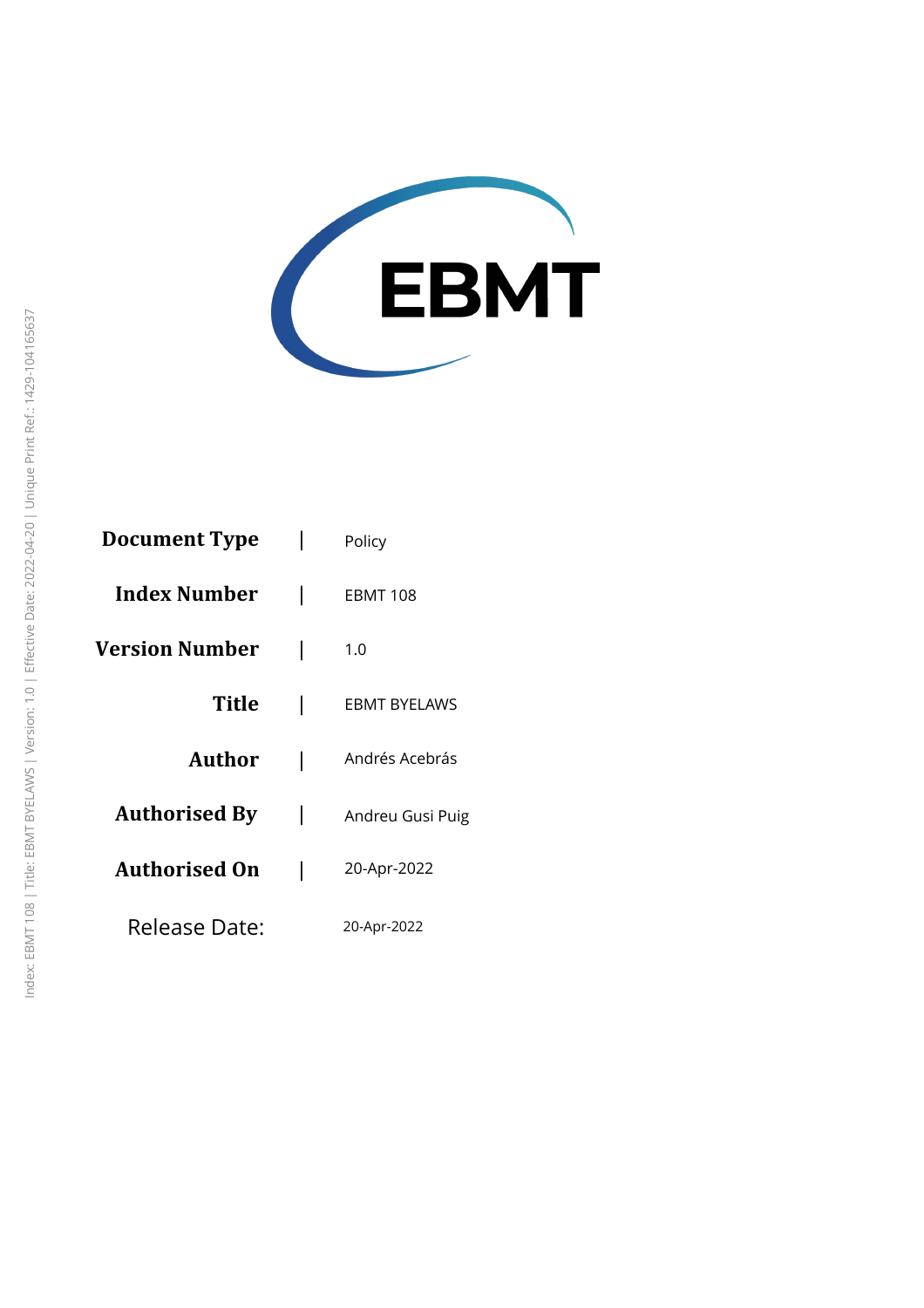# **Introduction and Scope**

BYELAWS OF THE EUROPEAN SOCIETY FOR BLOOD AND MARROW TRANSPLANTATION (EBMT)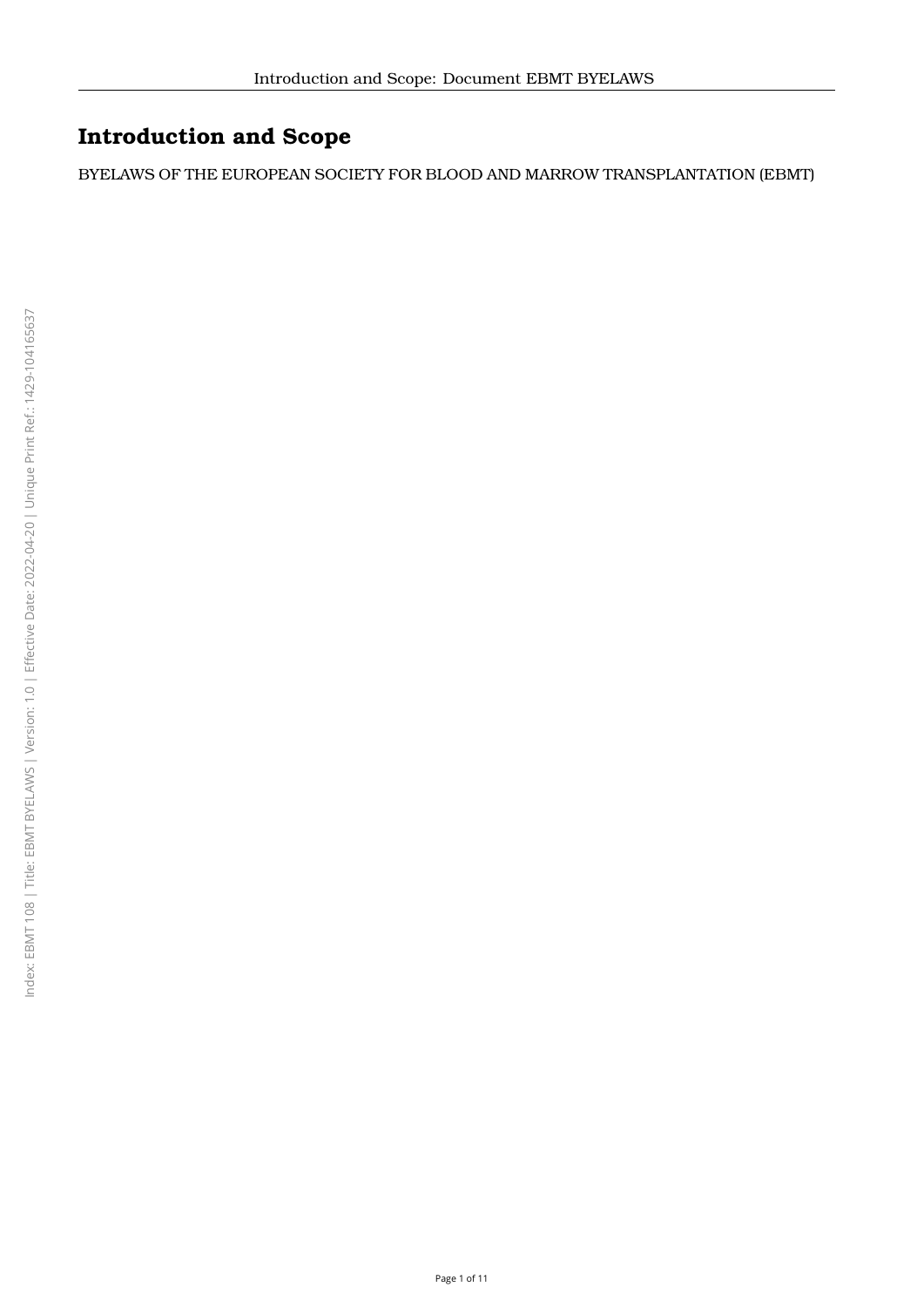

## **BYELAWS OF THE EUROPEAN SOCIETY FOR BLOOD AND MARROW TRANSPLANTATION (EBMT)**

Adopted by the Assembly, 26 March 1997, in Aix-les-Bains, France Amended by the Assembly, 27 March 2002, in Montreux, Switzerland Amended by the Assembly, 23 July 2003, Istanbul, Turkey Amended by the Assembly, 23 March 2005, Prague, The Czech Republic Amended by the Assembly, 4 April 2012, Geneva, Switzerland Amended by the Assembly, 20 March 2018, Lisbon, Portugal Amended by the Assembly, 21 March 2022, Prague, The Czech Republic

The European Society for Blood and Marrow Transplantation, hereafter referred to as the EBMT, was established in 1974 in order to allow scientists and physicians involved in clinical bone marrow transplantation to share their experience and develop co-operative studies. The EBMT association is registered in The Netherlands.

## § 1

#### PURPOSE OF THE EBMT

The EBMT is a non-profit organization. Its aims are to promote all aspects associated with the transplantation or transfer of hematopoietic stem cells and immune modulating cells from all sources and donor types including basic, clinical and translational research, education, standardization, quality control, and accreditation for the different transplant-related procedures.

## § 2

#### THE BOARD

The Board is the administrative body of the EBMT. It is responsible for all running operations and decisions that are not due to be taken by the General Assembly (see below). The Board consists of the President, the President-Elect, the Secretary, the Treasurer, the President of the division EBMT Nurses Group and four members elected by and from the Scientific Council. The President of the forthcoming annual EBMT meeting is elected onto the Board for the year preceding the annual meeting as a non-voting member. Decisions are taken by majority voting. The President has the deciding vote if the vote is otherwise tied. Board members will not receive any remuneration (except in cases mentioned in the statutes).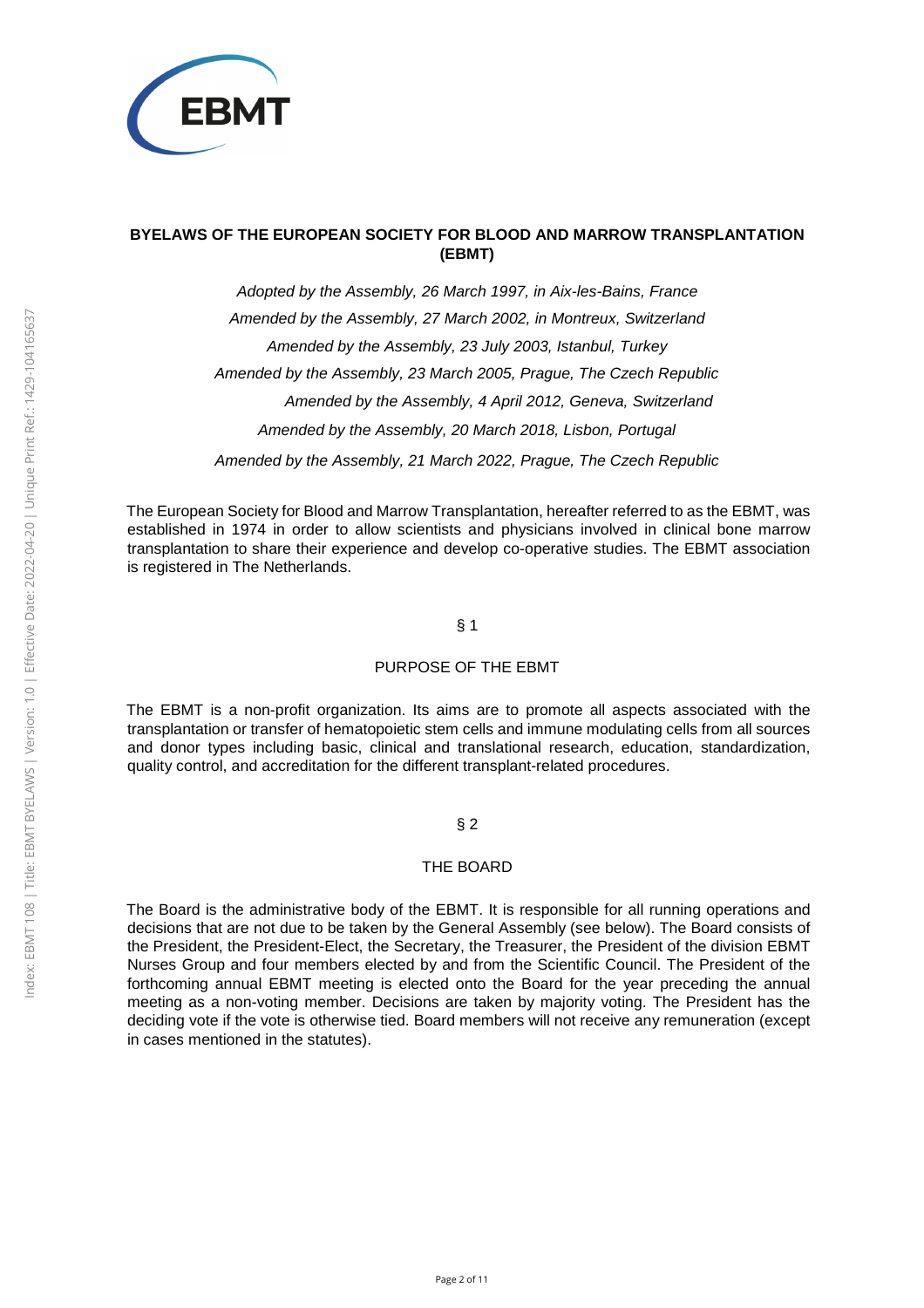

## THE GENERAL ASSEMBLY

The Assembly consists of centres holding Full membership in the EBMT (see below). Each member centre nominates a principal investigator and a principal nurse; the additional members of the team to appear in the EBMT membership list are indicated to the Secretary on an annual basis. All these individuals are hereafter referred to as "individual members". Each centre has one vote in matters concerning the EBMT. The vote is usually cast by the principal investigator but this right may be transferred to a designated substitute. In case of the election of the President of the EBMT Nurses Group the vote will be cast by the principal nurse. All decisions of the General Assembly are taken by majority vote. The Assembly has a.o. the following rights and obligations:

- 1) To elect EBMT Board members, EBMT Working Party Chairpersons and the President of the EBMT Nurses Group,
- 2) To decide about admission of new members
- 3) To decide the annual fee for membership of the EBMT
- 4) To adopt EBMT policies (e.g. the scientific and educational policy).

### § 4

#### EBMT MEMBERS

Members of EBMT are centres active in the field of transplantation and cellular therapy related to any kind of hematopoietic stem cells or immunomodulatory cells or any other organization involved in the care of donors and recipients of hematopoietic stem cells. A distinction is made between Full and Associate Membership, related to reporting of transplant data to the EBMT Registry. Individuals actively involved in the Hematopoietic stem cell transplantation or cellular therapy field may become an individual EBMT patron. New members are admitted by submitting a membership application form to the Secretary. This application must include the signatures of two individuals from centres with full or associate membership acting as sponsors. Applicants fulfilling all the requirements to become a member will be granted Provisional Membership. The Secretary presents all applications for membership to the next General Assembly, which decides about final admission. Companies and organizations interested in the above fields may become Corporate Patrons of EBMT. The details of membership are as follows:

#### 1. Full Membership

A centre or organization performing or in other ways being actively involved in transplantation of hematopoietic stem cells or cellular therapy can apply for Full membership. Full membership requires of clinical transplant centres that they commit to submit a minimum set of data referred to as "MED A" data on all patients treated in their centre on an annual basis. The duty is to report all consecutive hematopoietic stem cell transplants and other cellular therapies and follow-up data.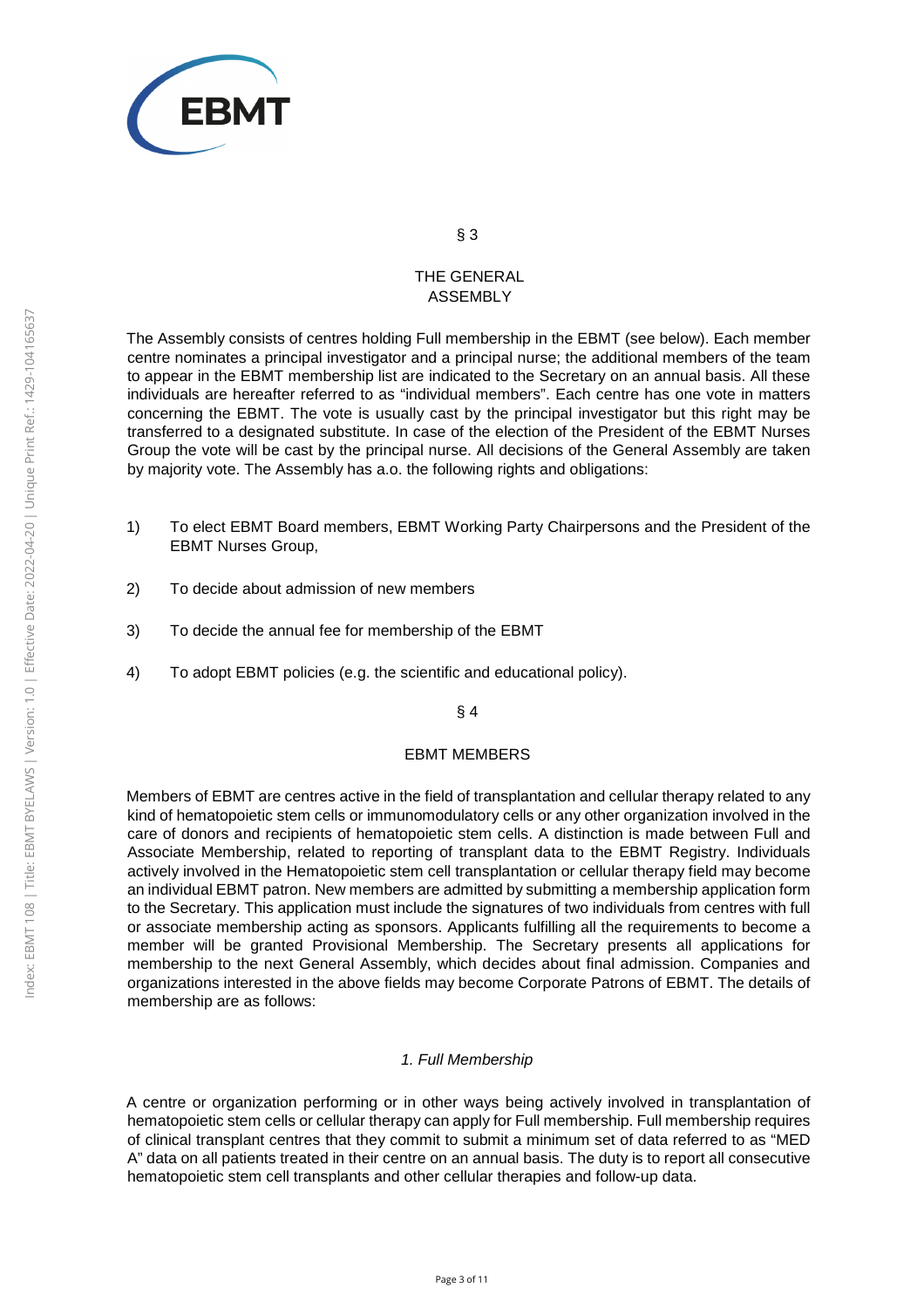

Centres with Full membership have the following rights and obligations:

- 1) To elect EBMT Board members, EBMT Working Party Chairpersons and the President of the EBMT Nurses Group,
- 2) To participate in EBMT studies
- 3) To be eligible for accreditation
- 4) To be eligible for a special online discount subscription to the Official Journal of the EBMT

Individuals listed within EBMT centres with Full membership have the following rights and obligations:

- 1) To stand for election for any of the offices
- 2) To submit data for presentation at the annual meeting
- 3) To participate in activities of the Working Parties (see below)
- 4) To receive information about Board and other activities, co-operative studies, and results of EBMT research projects
- 5) To have access to the EBMT website and to statistical overviews of transplants (subject to current privacy regulations)
- 6) To be eligible for reduced fees to attend the Annual Meeting of EBMT
- 7) To receive EBMT News
- 8) To access the annual survey of EBMT activity
- 9) To be eligible for an individual discount subscription to the Official Journal of the EBMT

#### 2. Associate Membership:

Any transplant centre fulfilling the criteria for full membership, but not reporting a minimum of MED A data on all patients on an annual basis, can apply for Associate membership.

An Associate member centre has no voting rights and is not eligible to apply for accreditation. These centres can participate in EBMT studies and are eligible for an institutional discount subscription to the Official Journal of the EBMT. Individual members of the Associate centre have the same rights as individuals listed within Full member centres.

The annual fee for Associate membership is 100 percent of the full membership fee.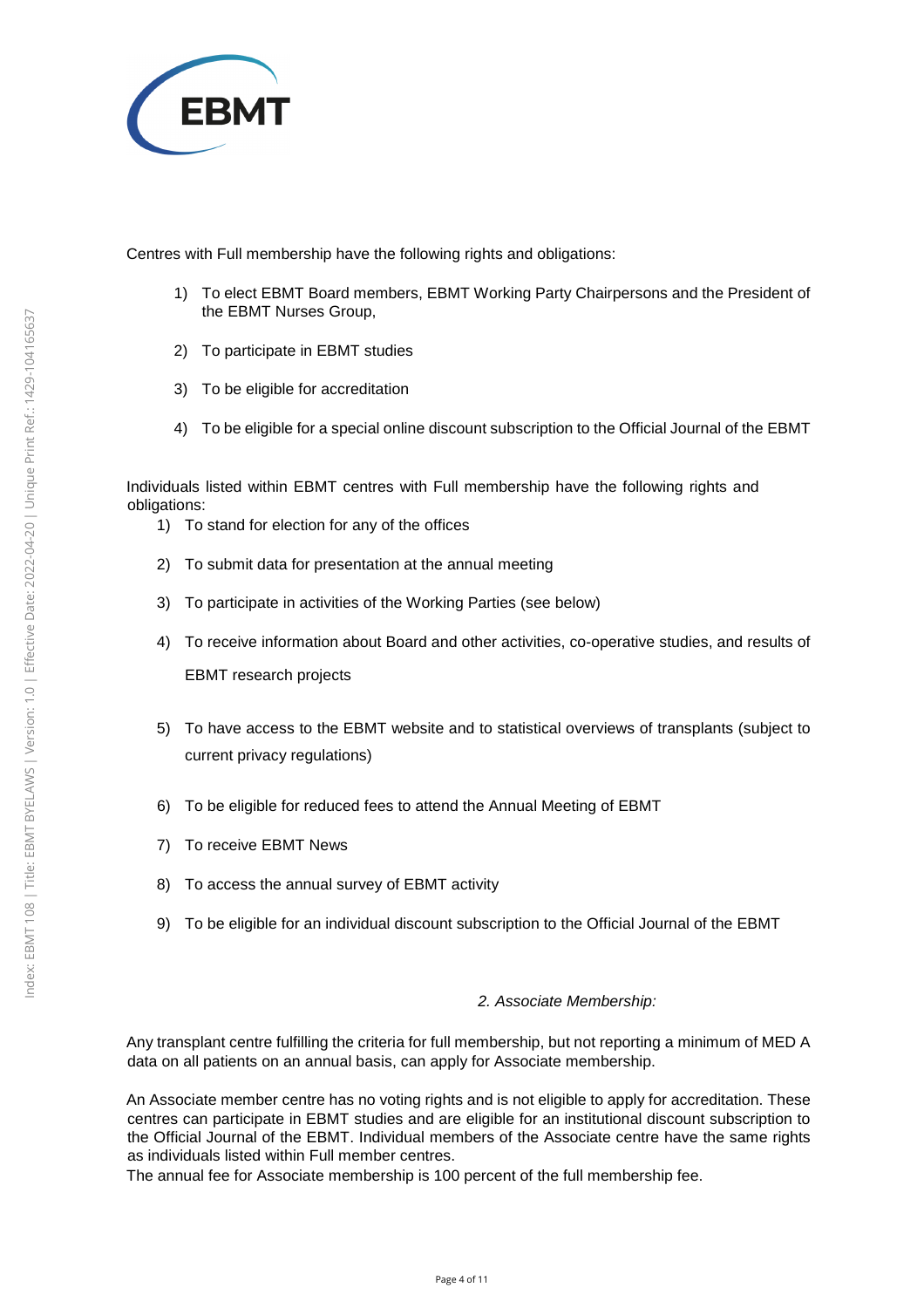

Membership of EBMT centres which do not comply with the rules given above may be suspended or terminated upon decision by the Board.

### 3. Individual EBMT Patrons

Independent persons can become individual patron of the EBMT if they are actively involved in transplantation of any kind of hematopoietic stem cells, or involved in the field of cellular therapy or in the care of donors and recipients of hematopoietic stem cells. Individual patrons should hold a degree (MD, Ph D, nursing degree, or any other relevant degree to be assessed on a case per case basis) and demonstrate an expertise in stem cell transplantation, cellular therapy or other relevantfields. This should be proven by two years working experience in activities related to the aims of EBMT. Applications should be supported by two individuals from centres with full or associate membership. Representatives of pharmaceutical companies or other corporate enterprises are not eligible for Individual EBMT patronship.

An Individual EBMT patron has similar to individual members the following rights and obligations:

- 1) To submit data for presentation at the annual meeting
- 2) To participate in activities of the Working Parties (see below)
- 3) To receive information about the Board and other activities, co-operative studies, and results of

EBMT research projects

- 4) To have access to the EBMT website and to statistical overviews of transplants (subject to current privacy regulations)
- 5) To be eligible for a reduced fee to attend the Annual Meeting of the EBMT
- 6) To receive EBMT News
- 7) To receive the annual survey of EBMT activity
- 8) To be eligible for an individual discount subscription to the Official Journal of the EBMT
- 9) Individual patrons pay an annual fee

#### 4. Corporate Patrons:

Pharmaceutical companies or other companies active in the field of hematopoietic stem cell transplantation, cellular therapy or any other related field may become corporate patrons of EBMT. The minimum time period for corporate membership is three years. There are different levels of corporate patrons corresponding to the financial contribution to EBMT (minimum 10,000 Euro per annum as of 2012, but this amount can be adjusted by the EBMT board on a regular basis). Individual contracts between EBMT and corporate members define the mutual rights and duties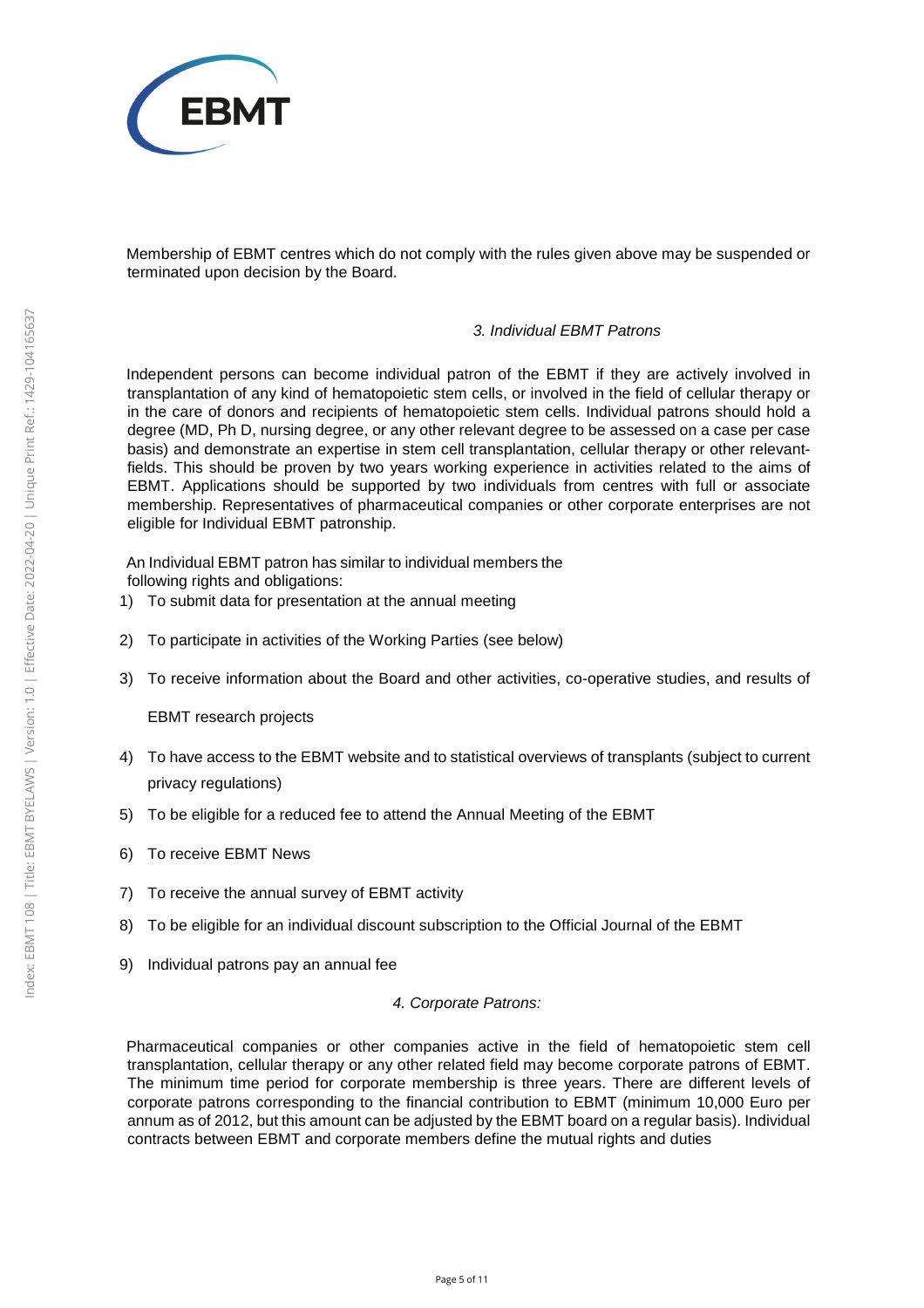

#### The Executive Committee (EXCOM)

The EXCOM consists of the President, the Secretary and the Treasurer, The EXCOM will manage information between the Board and the EBMT Offices, ensure the implementation of the Strategic Plan by the EBMT Offices and ensure that EBMT has full legal compliance. The EXCOM will be ex officio the Board of the Foundation EBMT (also registered in the Netherlands). The objective of the Foundation EBMT is to facilitate the implementation of the objectives of the EBMT association.

### § 6

#### THE PRESIDENT

The President shall be an individual member of EBMT of at least two years standing. The President is elected by the General Assembly and will serve for four years without being eligible for re-election. The President serves as President Elect for one year before becoming President. The function of the President is to promote and coordinate all activities of EBMT. These include fundraising, coordination of Working Party activities, giving guidelines to the organizers of the Annual Meeting, and negotiations with other organizations on behalf of the EBMT. The president coordinates EXCOM meetings, supervises the Executive Director, delegates tasks within the EXCOM, represents the Board and the EBMT within the international society arena ensuring a coherent profile of EBMT in the society and contributes to public relations and communicating actively on EBMT issues.

## § 7

#### THE SECRETARY

The Secretary is elected by the General Assembly and will serve for four years without being eligible for reelection. The function of the Secretary is to support the President in all aspects of EBMT activities. In particular, he ensures communication within the EBMT by keeping an up-to-date the list of EBMT members and circulating information to the Group. He coordinates Board meetings (together with the Executive Office), coordinates the General Assembly (together with the President), and monitors the Board and EXCOM ensuring the EBMT rules and byelaws are maintained and updated.

#### § 8

#### THE TREASURER

The Treasurer is elected by the General Assembly and will serve for four years without being eligible for reelection. He ensures that systems and procedures regarding internal financial management and external accountability are in line with current standards, in order to assure accountability, risk management, and transparency, and informs the board and the General Assembly on the financial situation of EBMT.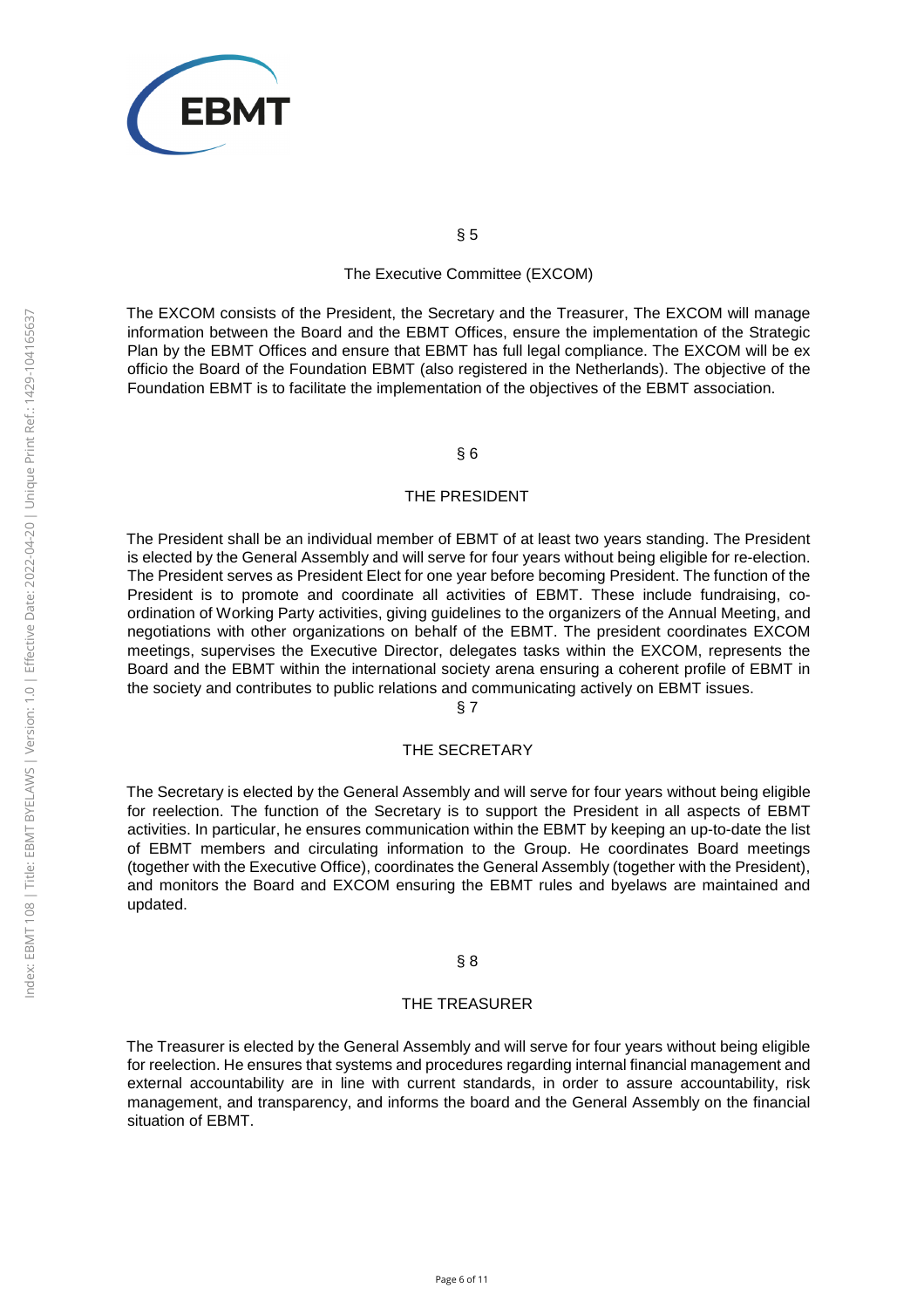

#### WORKING PARTIES

The EBMT organizes its scientific and educational activities through its Working Parties. A Working Party covers an area of interest of the EBMT through a coherent and pertinent scientific program. Working Party activities include organization of educational activities, and management of scientific studies. A Working Party consists of a group of scientific members active in pursuing the aims of the Working Party. A Working Party shall receive support from the EBMT Board and is accountable to the Board concerning the use of EBMT resources.

Acute Leukaemia, Aplastic Anaemia, Autoimmune Diseases, Chronic Leukaemias, Immunobiology, Inborn Errors, Infectious Diseases, Late Effects, Lymphoma, Paediatric Diseases and Solid Tumours are the current Working Parties, but their composition can be restructured if and when required. The Board can establish or dismantle Working Parties after consulting the Scientific Council with approval of the General Assembly Each Working Party is headed by a chairperson who is an individual EBMT member elected by the General Assembly and ex officio a member of the Scientific Council of the EBMT. The chairperson of each Working Party is elected for four years without being eligible for reelection. Chairpersons will receive no remuneration for their work. The substructure of the Working Party is defined by the chairperson. Each Working Party chairperson selects a secretary. Individual members and individual patrons can become members of a Working Party by expressing their interest to the chairperson or the secretary of the Working Party. Members are encouraged to participate in one or more Working Parties according to their particular interests. The Working Party chairperson must give annual reports to the Scientific Council and the Board about Working Party activities, publications, and the use of EBMT resources. The chairpersons ensure that the studies and publications performed on behalf of the Working Party follow the EBMT guidelines, including the authorship rules.

#### § 10

#### SCIENTIFIC COUNCIL

The Scientific Council drafts the scientific and educational policy of the EBMT and prepares it for General Assembly approval. The Scientific Council evaluates regularly the scientific and educational activities of the Working Parties and reports on the achievements to the Board. The Scientific Council advices the Board on scientific and educational issues and meets at least twice a year with the Board of EBMT. The Scientific Council consists of all the chairpersons of the Working Parties. The chairperson of the Scientific Council is elected by and from the Working Party chairpersons by a majority of votes. The mandate chairperson of the Scientific Council will be for two years during their mandate as a Working Party Chairperson. The chairperson of the Scientific Council is ex officio also member of the Board with the portfolio "Research & Sciences".

Three additional Scientific Council members will be elected to the Board with the portfolio's Research & Sciences, Registry and Education. Each Working Party chairperson can express its candidature for one of the areas to become a member of the Board and the Scientific Council will elect the candidates. The mandate for the Board of association will be for two years during their mandate as a Working Party Chairperson. The two scientific members and the educational member to the Board will be representatives of the Board for the local scientific and educational congress group of the Annual Meeting.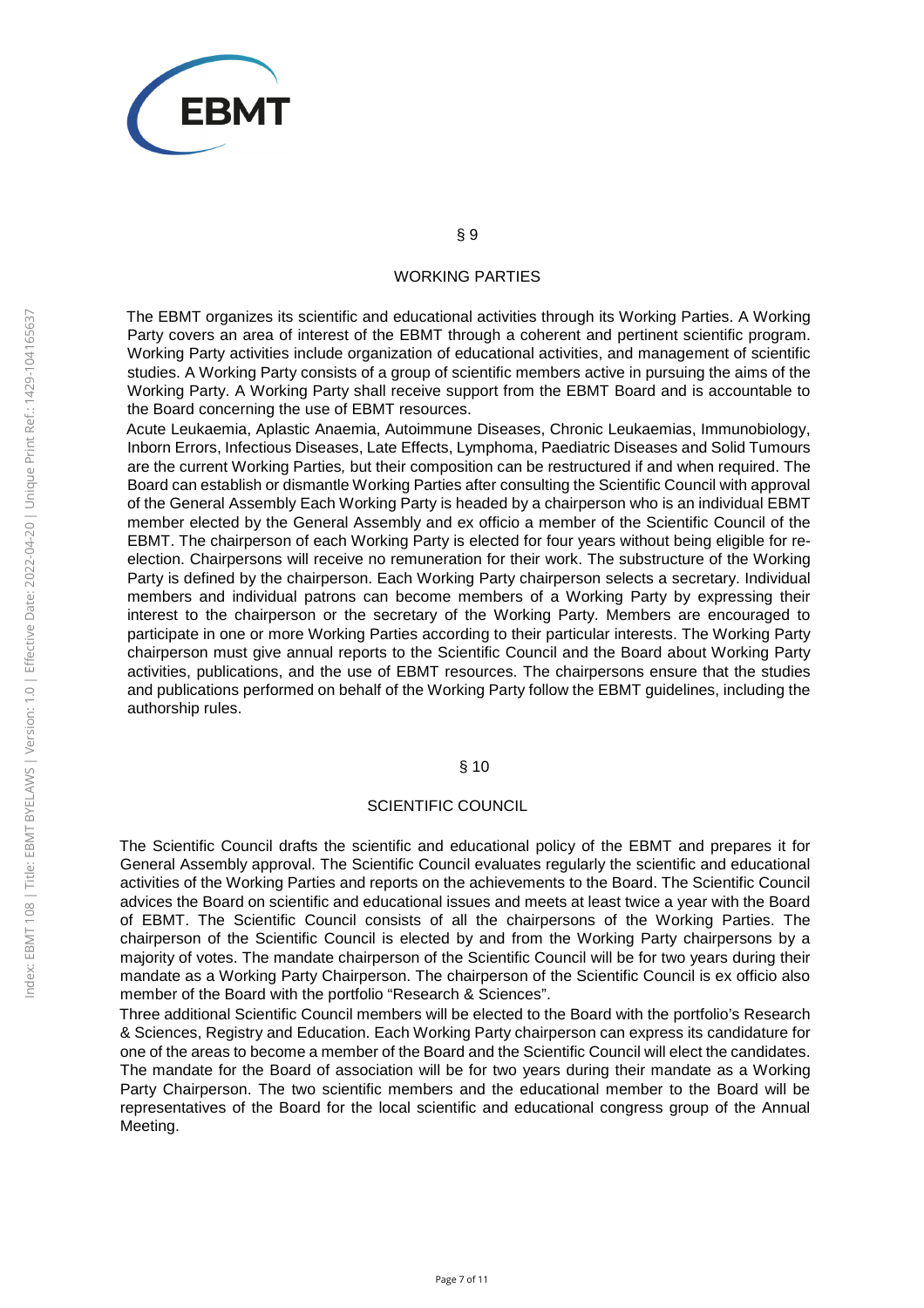

#### DIVISIONS

EMBT may establish Divisions to promote the aims of the EBMT among health care and scientific professionals. Divisions promote the education, and scientific tasks of health care or scientific personnel involved in the aims of the EBMT. Divisions are installed or dismantled by the General Assembly on advice of the Board. The President of a Division is elected by the General Assembly for a period of four years. The organization of a Division is regulated by byelaws which have to be approved by the Board. A Division is accountable to the Board. The President of a Division provides an annual report on its activities and use of EBMT resources.

One permanent division is the EBMT Nurses Group which aims to improve the care of patients undergoing Hematopoietic Stem Cell Transplantation or cellular therapy. Membership of this division is open to individual EBMT members who are nurses and health care workers actively engaged in stem cell transplantation, cellular therapy and other related nursing and care fields.

#### § 12

#### **COMMITTEES**

After consultation with the scientific council, committees can be formed by the Board to advice or assist the Board and/or the Scientific Council on specific subjects essential to the EBMT and/or to carry out specific tasks. The Board is entitled to create and dissolve committees. The Committees are accountable to the Board. The Board will appoint a chairperson of a Committee, and will appoint additional members proposed by the chair. An initial mandate for a chairperson can be a maximum of four years, after which a mandate has to be reinstalled. Members of a Committee will be replaced sequentially to ensure continuity in case of permanent Committees. Each Committee reports annually to the scientific council on its scientific activities and to the Board on the activities and use of EBMT resources.

#### § 13

#### MEMBERSHIP FEE

Each centre and Individual EBMT members pay a yearly membership fee to the EBMT. The fee is collected by the Treasurer. The member fee structure can only be altered after decision by the General Assembly. Information about current fees is publicly displayed on the EBMT website. Centres and individuals not paying the membership fee for two consecutive years will be deleted from the membership list and lose all rights and duties of an EBMT member.

.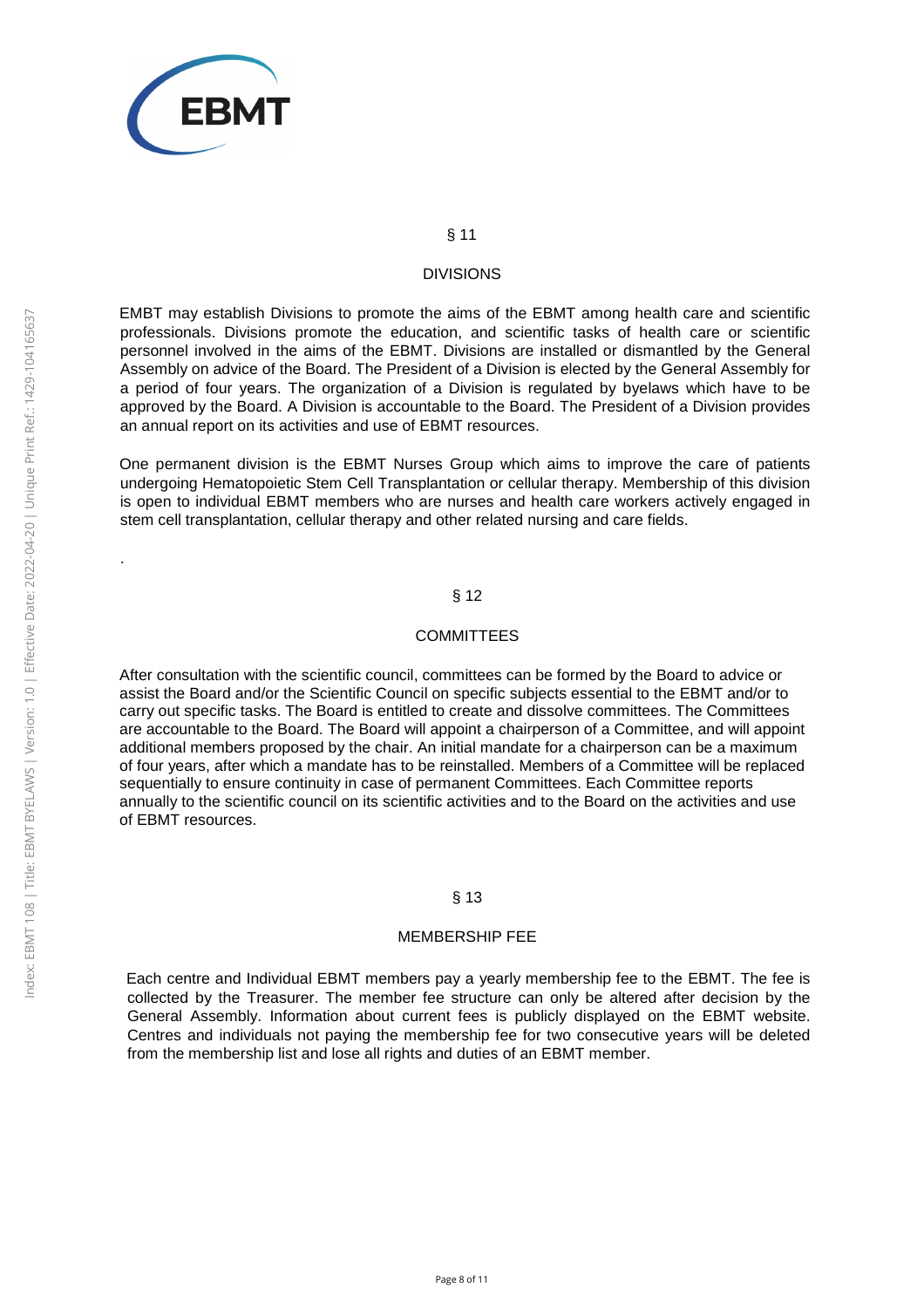

### ANNUAL MEETINGS

Meetings of the EBMT take place once yearly. The location of the Annual Meeting is decided by the Board.

Precise guidelines regulating the organization of the Annual Meeting of EBMT by a local host are published. The annual meetings may be held in a fully virtual as well as hybrid mode.

### § 15

#### USE OF EBMT FUNDS

EBMT funds are kept by the Treasurer. EBMT officers submit bids for funding in writing to the Board a minimum of four weeks prior to the Board Meeting scheduled to decide on financial support. The Board discusses and decides on the budgets for the President, the Secretary, the Treasurer, the Working Parties, Committees, Divisions and other bodies within the EBMT. Other individuals or organizations may be eligible for funding upon decision of the Board.

### § 16

#### GENERAL ASSEMBLY

The General Assembly is open to all members and individual members of EBMT and may be held during the Annual EBMT Meeting. It is chaired by the President and includes reports of the President, the Secretary, and the Treasurer. Other business matters are discussed on request. Elections occur on an annual basis with elections of the President and the Secretary not to be held in the same year. Only centres with Full membership have voting rights. Decisions are taken by majority vote. Each centre has one vote.

#### § 17

#### **ACCREDITATION**

EBMT will create an accreditation committee to write standards for transplant centres. Accreditation is delegated to the JOINT ACCREDITATION COMMITTEE-ISCT & EBMT (JACIE) which acts under supervision of EBMT.

#### § 18

#### ALTERING THE CONSTITUTION

Proposed amendments to the Bylaws and Regulations shall be considered at any General Assembly.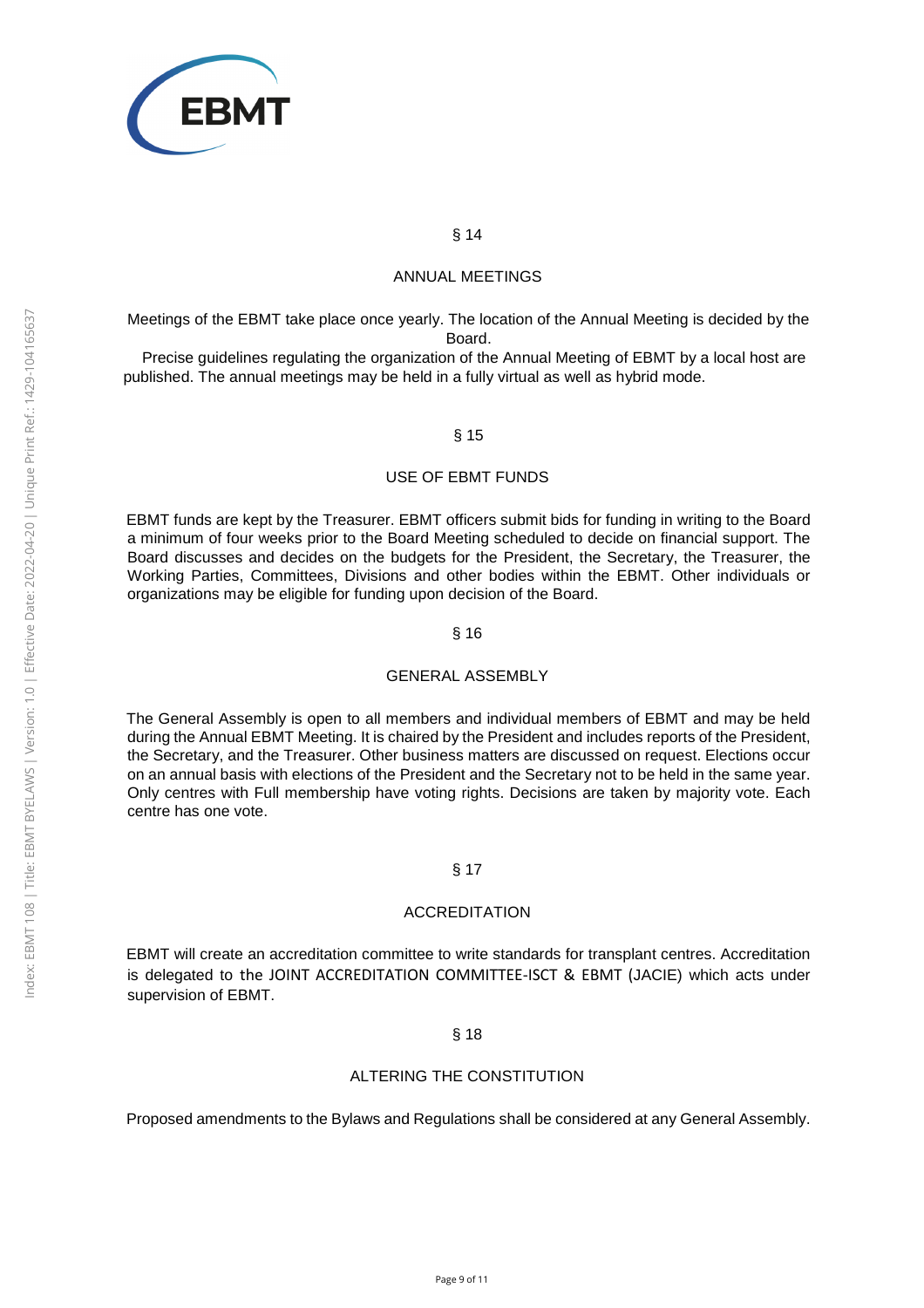# **Appendix**

## **Document Revision History**

## **Authorisation Approved on 20-Apr-2022 16:59 by Andreu Gusi Puig**

The user Approved the authorisation request.

## **Authorised on 20-Apr-2022 16:59 by Andreu Gusi Puig**

Authorised version 1.0 - . The following users will be notified when a review is due for this document:

Document was scheduled to be released on 2022-04-20

## **Document Published on 20-Apr-2022 16:59 by Andreu Gusi Puig**

The document was published and is ready to be used.

## **Authorisation Requested on 20-Apr-2022 14:35 by Iris Bargallo**

Authorisation request sent to Andreu Gusi Puig by Iris Bargallo on 20-Apr-2022 14:35.

## **Set Pending Authorisation on 20-Apr-2022 14:35 by Iris Bargallo**

Document was set as Pending Authorisation and authorisation requests were sent to: Andreu Gusi Puig

## **Creation on 20-Apr-2022 14:29 by Iris Bargallo**

New Document created